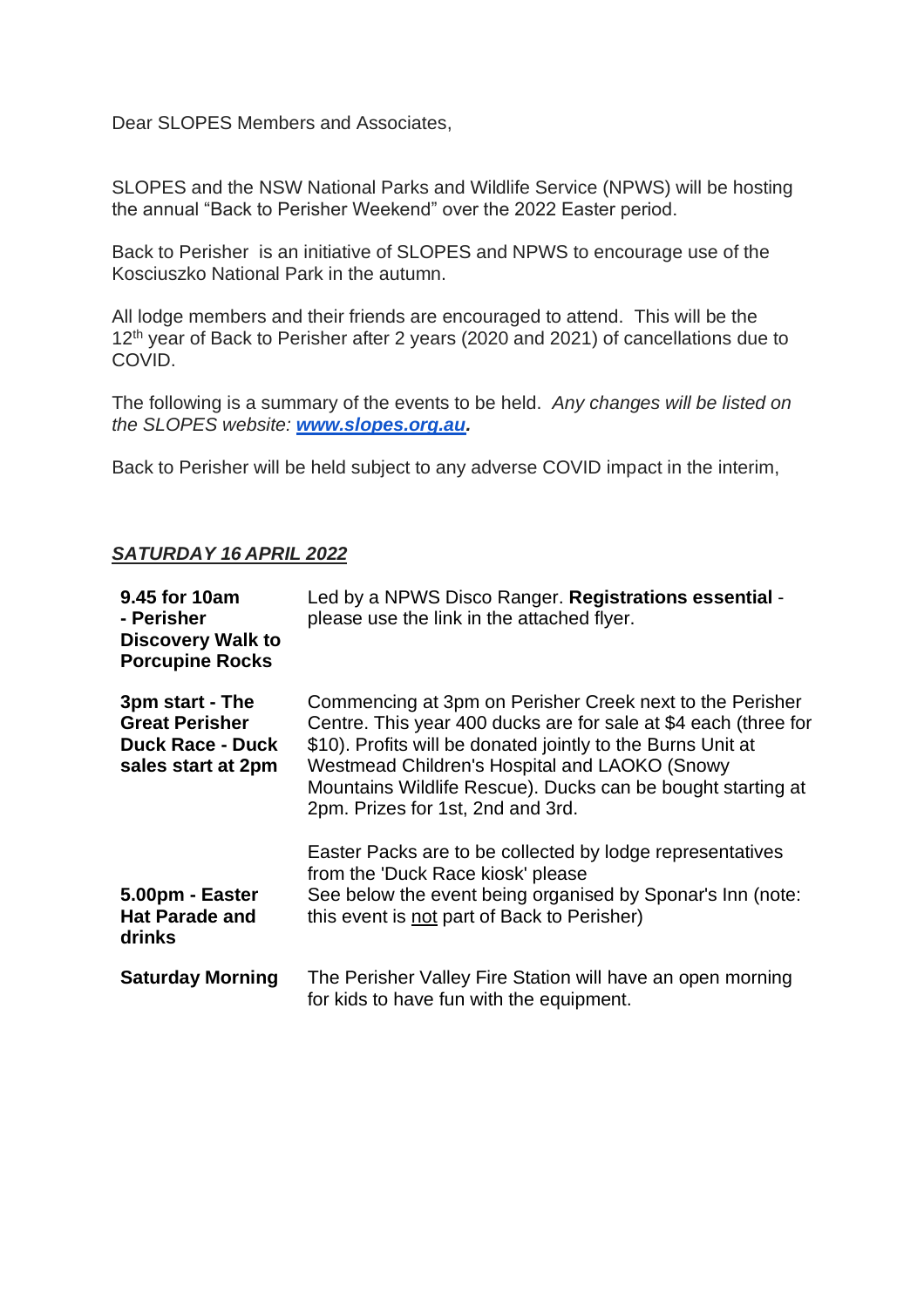**Perisher Easter Egg Hunt** Due to COVID we will not be holding a group Easter Egg Hunt for kids as in past years. Instead Lodges are encouraged to hold their own event for their kids. NPWS has kindly agreed to provide Easter Packs on a per lodge basis. **Registrations essential.** To register your lodge please use the link in the attached flyer. Having registered, to collect your pack see the Duck Race item above. \*\*\*\*\*\*\*\*\*\*\*\*\*\*\*\*\*\*\*\*\*\*\*\*\*\*\*\*\*\*\*\*\*\*\*\*\*\*\*\*\*\*\*\*

# **CHURCH SERVICES**

## **Our Lady of the Snows Roman Catholic Church, Perisher**

We are not aware of a mass over Easter in Perisher.

In Jindabyne there is a 5pm vigil mass on Saturday 16 April at St Columbkille's, Jindabyne 24 Kosciuszko Road, Jindabyne, NSW

## **Perisher Alpine Church, Perisher**

We are not aware of a service over Easter in Perisher.

To monitor this situation go to their website: [https://www.facebook.com/perisherchapel/events/?ref=page\\_internal](https://www.facebook.com/perisherchapel/events/?ref=page_internal)

\*\*\*\*\*\*\*\*\*\*\*\*\*\*\*\*\*\*\*\*\*\*\*\*\*\*\*\*\*\*\*\*\*\*\*\*\*\*\*\*\*\*\*\*\*\*\*\*\*\*\*\*\*\*

# **COMMERCIAL VENUES OVER EASTER**

Information provided to SLOPES by relevant organisations follows:

#### **Perisher**

So far, we are aware of the following:

#### 1. **Eiger**

The White Spider Bar will be open from 4pm each afternoon over the Easter long weekend (Fri 15, Sat 16, Sun 17 April 2022).

#### 2. **Eyre Kiosk**

Will be open for lunch.

#### **Guthega**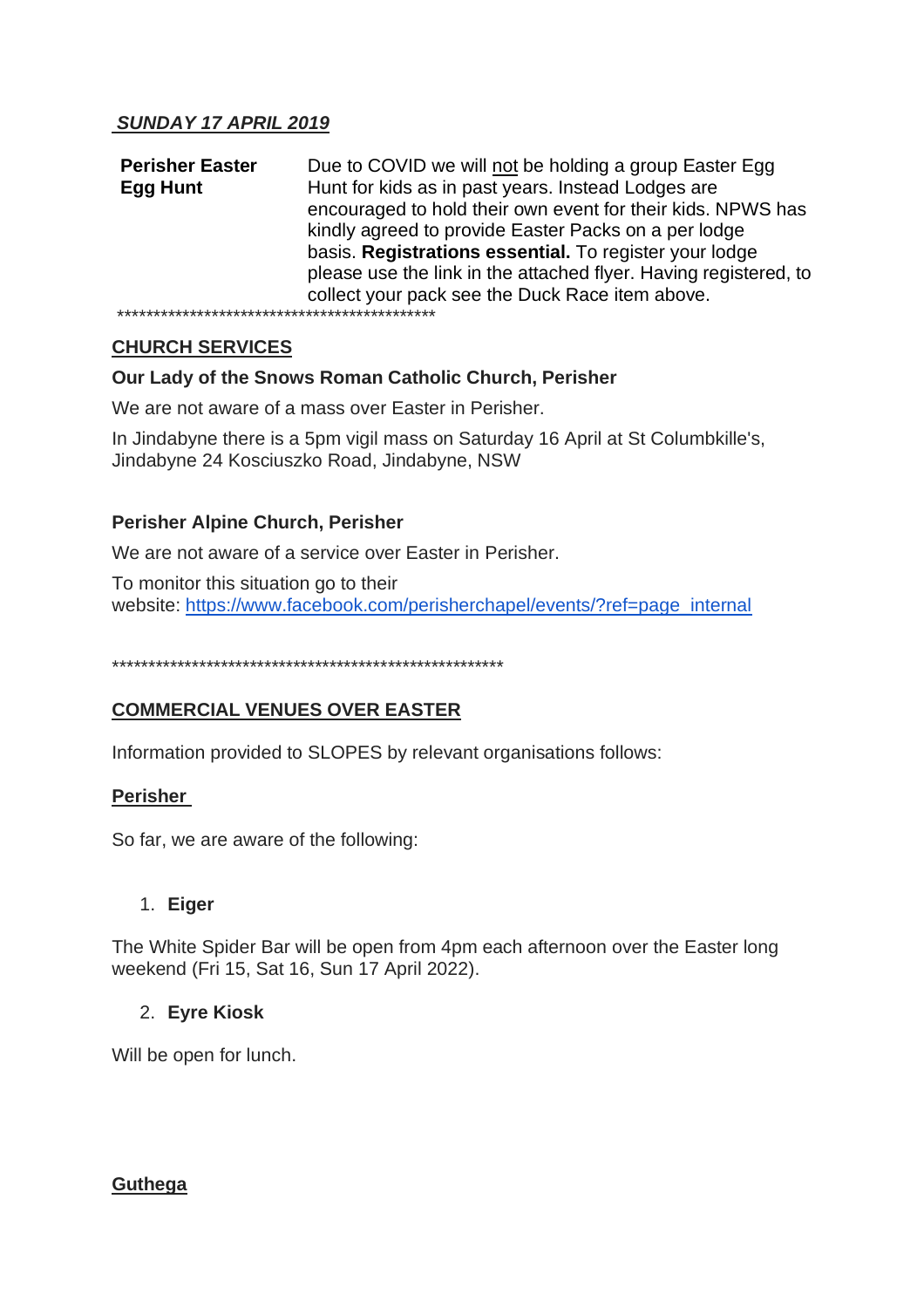## **Guthega Inn**

Guthega Inn will be open for drinks and small plates from noon to 6pm over Easter. We will also be accepting dinner reservations each evening (small groups).

### **Guthega Ski Centre**

The licensed BASECAMP Cafe at Guthega will be opening in the Guthega Mountain Centre also.

It will open over the two week Easter period. Perisher has put a lot of work into the renovation of the kiosk which hasn't operated for over 25 years, it's looking great! It will be a great venue for winter food & bev. Contact: [doug@snowybc.com.au](mailto:doug@snowybc.com.au)

# **Sponar's Inn**

At Sponars we are holding an adult Easter Hat Parade in the bar at 5pm Easter Saturday. I hope you can make it. Bring anyone.

There will be prizes for best hat based on humour and embellishment. Contact: Rosemary Manners: [rosemary@sponars.com.au](mailto:rosemary@sponars.com.au)

\*\*\*\*\*\*\*\*\*\*\*\*\*\*\*\*\*\*\*\*\*\*\*\*\*\*\*\*\*\*\*\*\*\*\*\*\*\*\*

## **NPWS - KNP ENTRY**

SLOPES has been informed by NPWS as follows:

#### **Vehicle Entry**

With respect to the 'free parking permits' offered in previous years, NPWS are no longer offering permit exemption for events. So no, there will be no 'free parking'.

#### **KNP Gates Camera System**

With respect to the new camera system; NPWS advise they are not sure if it will be operating by Easter. They comment:

*But in any case, vehicle compliance officers will be operating that weekend and they all have hand scanners which will show in real time who has a valid pass or not. So all lodge members will need to make sure they have current Parks passes to come up for Easter.*

**\*\*\*\*\*\*\*\*\*\*\*\*\*\*\*\*\*\*\*\*\*\*\*\*\*\*\*\*\*\*\*\*\*\*\*\*\*\*\*\*\*\*\*\*\*\*\*\*\*\*\*\*\*\***